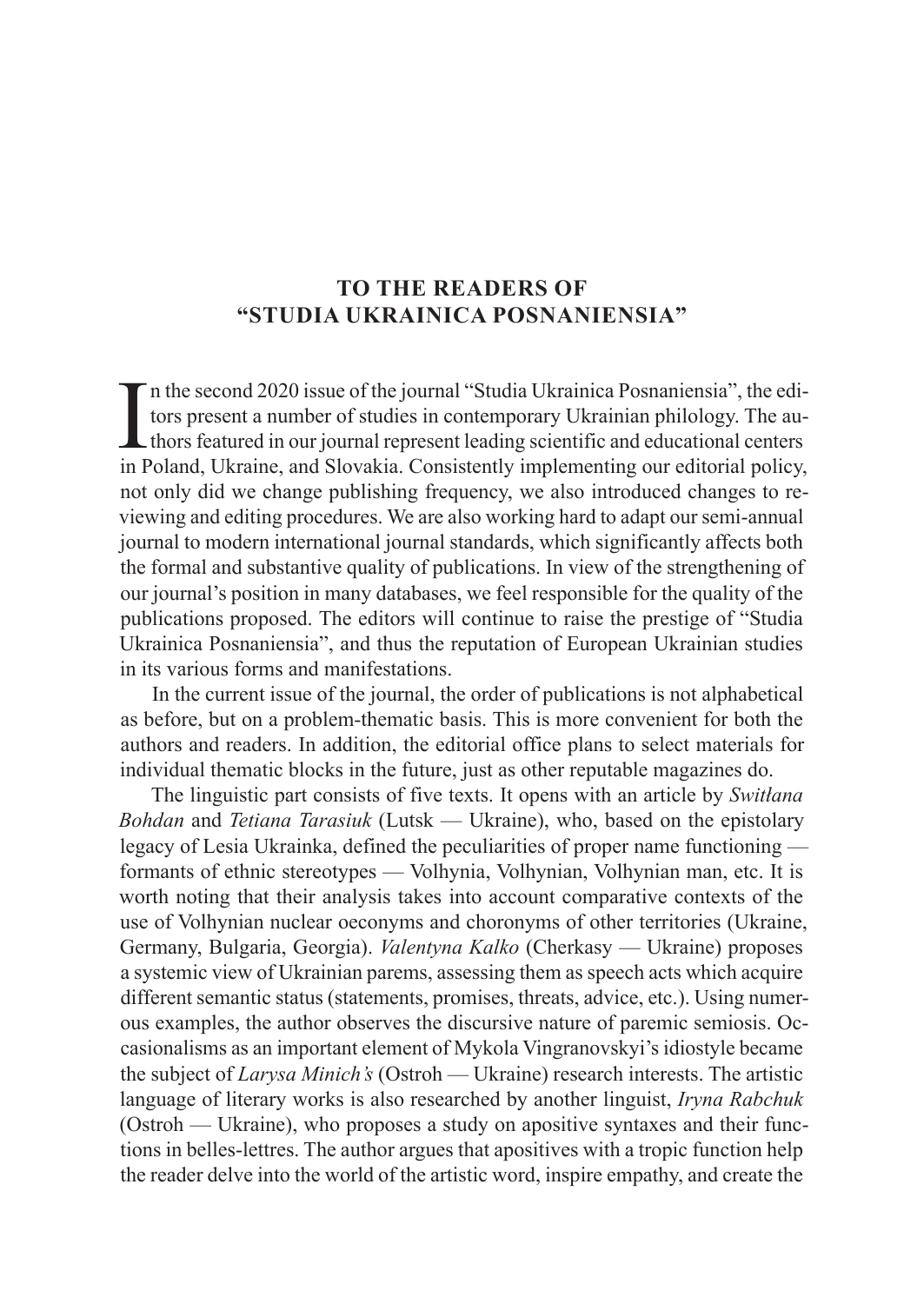effect of true reality. The logical summary of the linguistic section is an article by *Khrystyna Karpovets* (Ostroh — Ukraine) devoted to spelling skills, an important component of the professional profile of the contemporary philologist lecturer.

The variety of thematic and methodological keys is represented by literary studies in the new issue of "Studia Ukrainica Posnaniensia". They cover problematic aspects of literary classics from the 19th-20th centuries and beyond. The authors take active inspiration from contemporary verbal works. *Iryna Borysiuk* (Kyiv — Ukraine) focuses on *own/stranger*, finding formulas for outlining identity, characteristic of the artistic prose of Natalia Kobrynska, an underestimated Galician writer from the times of Ivan Franko, who was the leader of national artistic feminism. *Chrystyna Semeryn* (Ostroh — Ukraine) seeks her research path within the classics, undertaking an analysis of Jewish motifs in Lesia Ukrainka's poetry. This time, the author's interpretative accents are conditioned by the imagological and gender theory which she follows. *Albert Nowacki* (Lublin — Poland) offers an interesting look at the text world of the 1920s. The issue of content and form, which was the subject of heated discussions during the post-revolutionary revival of Ukrainian culture, has a wealth of argumentation, allowing us to come closer to the atmosphere of creative debate among young modernists, avant-garde representatives, and traditionalists from the 1920s. *Uliana Fedoriv* (Lviv — Ukraine) writes about the way of presenting of the warrior hero in socialist realism literature. This vision, which is one of the ideological distinguishing features of the above-mentioned literature, denotes the apparent involvement of socialist realism, which required the writer to obey certain norms and rules, to the detriment of the authenticity of the world being presented.

Articles devoted to contemporary literature are a very accurate proposal of the scientific understanding of phenomena that have not yet been clearly and convincingly defined. *Oksana Pukhonska* (Ostroh — Ukraine) offers a theoretical digression on the problem of totalitarianism in relation to literature. The author searches for the traces of totalitarian ideology in both Ukrainian and European literature, but pays special attention to texts that appeared in the post-totalitarian era and are an expression of trauma experienced in the past. *Feliks Shteinbuk* (Bratislava — Slovakia), who is interested in archetypal foundations and the repetition poetics in Oles Ulianenko's *Winter's Story*, turns to the artistic skill of this contemporary writer. The fascination with the work of Oles Ulianenko is visible in the broader context of interest in Gothic prose, which has gained popularity in present times. *Przemysław Lis-Markiewicz* (Poznań — Wrocław, Poland) presents a general outline of Gothic prose as a certain literary tradition within which one should also find Ukrainian Gothic short stories.

In subsequent articles, attention is drawn to important aspects of the referentiality of contemporary literary texts, which the reader notices and evaluates when attempting to artistically understand current events which often cause cognitive